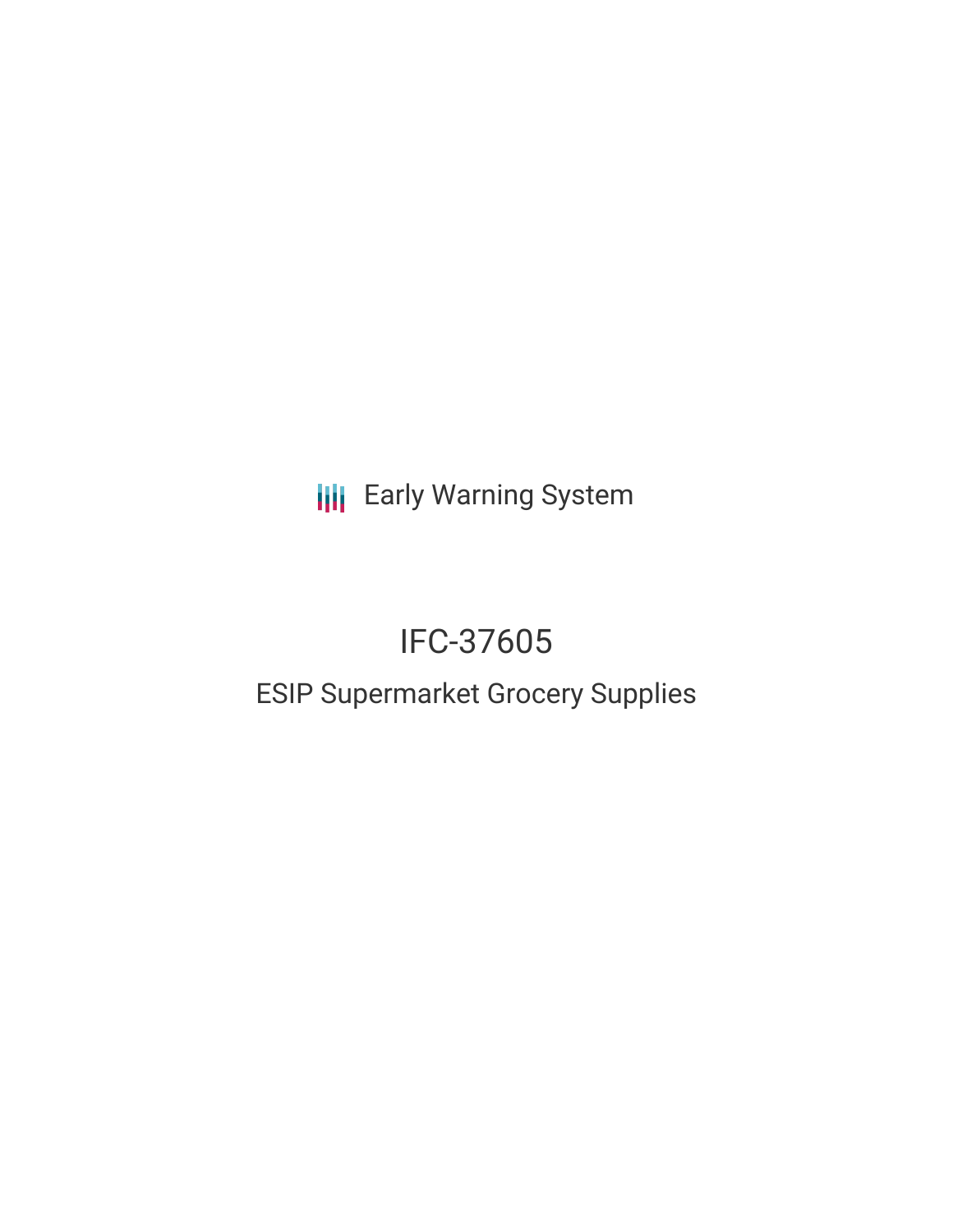

### **Quick Facts**

| <b>Countries</b>               | India                                                                                 |
|--------------------------------|---------------------------------------------------------------------------------------|
| <b>Specific Location</b>       | Bengaluru, Mumbai, Hyderabad, Pune, Chennai, Mysore, Kolkata, Ahmedabad and Delhi-NCR |
| <b>Financial Institutions</b>  | International Finance Corporation (IFC)                                               |
| <b>Status</b>                  | Active                                                                                |
| <b>Bank Risk Rating</b>        | B                                                                                     |
| <b>Voting Date</b>             | 2015-12-11                                                                            |
| <b>Borrower</b>                | SUPERMARKET GROCERY SUPPLIES PRIVATE LIMITED                                          |
| <b>Sectors</b>                 | Agriculture and Forestry                                                              |
| <b>Investment Type(s)</b>      | Equity                                                                                |
| <b>Investment Amount (USD)</b> | $$25.00$ million                                                                      |
| <b>Project Cost (USD)</b>      | \$25.00 million                                                                       |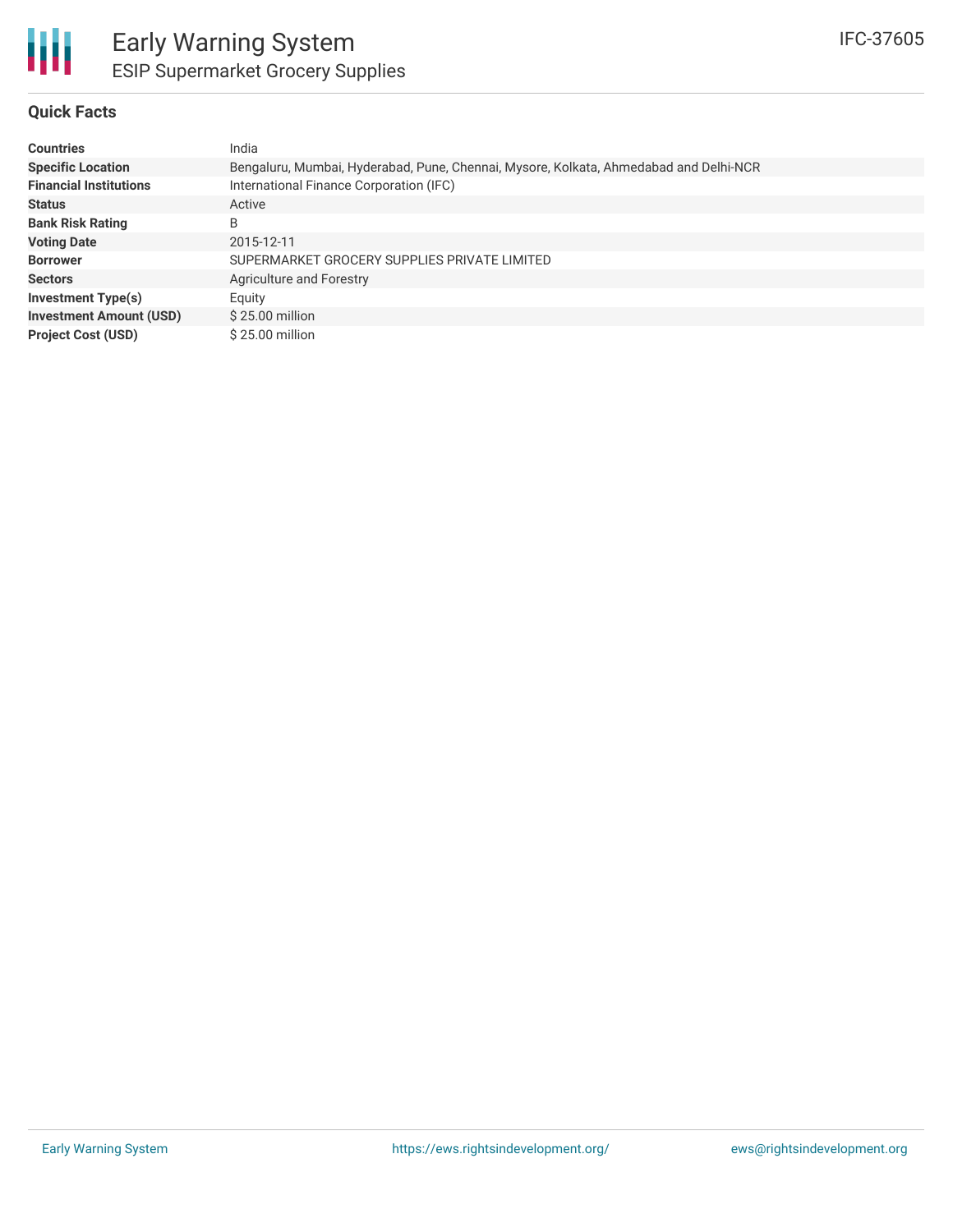

#### **Project Description**

This project provides funds to Supermarket Grocery Supplies Private Limited, an Indian grocery chain. The funds will go towards increasing the availability and quality of grocery products, expand the company workforce, and providing improved logistics management so the company ran have better access to agricultural products.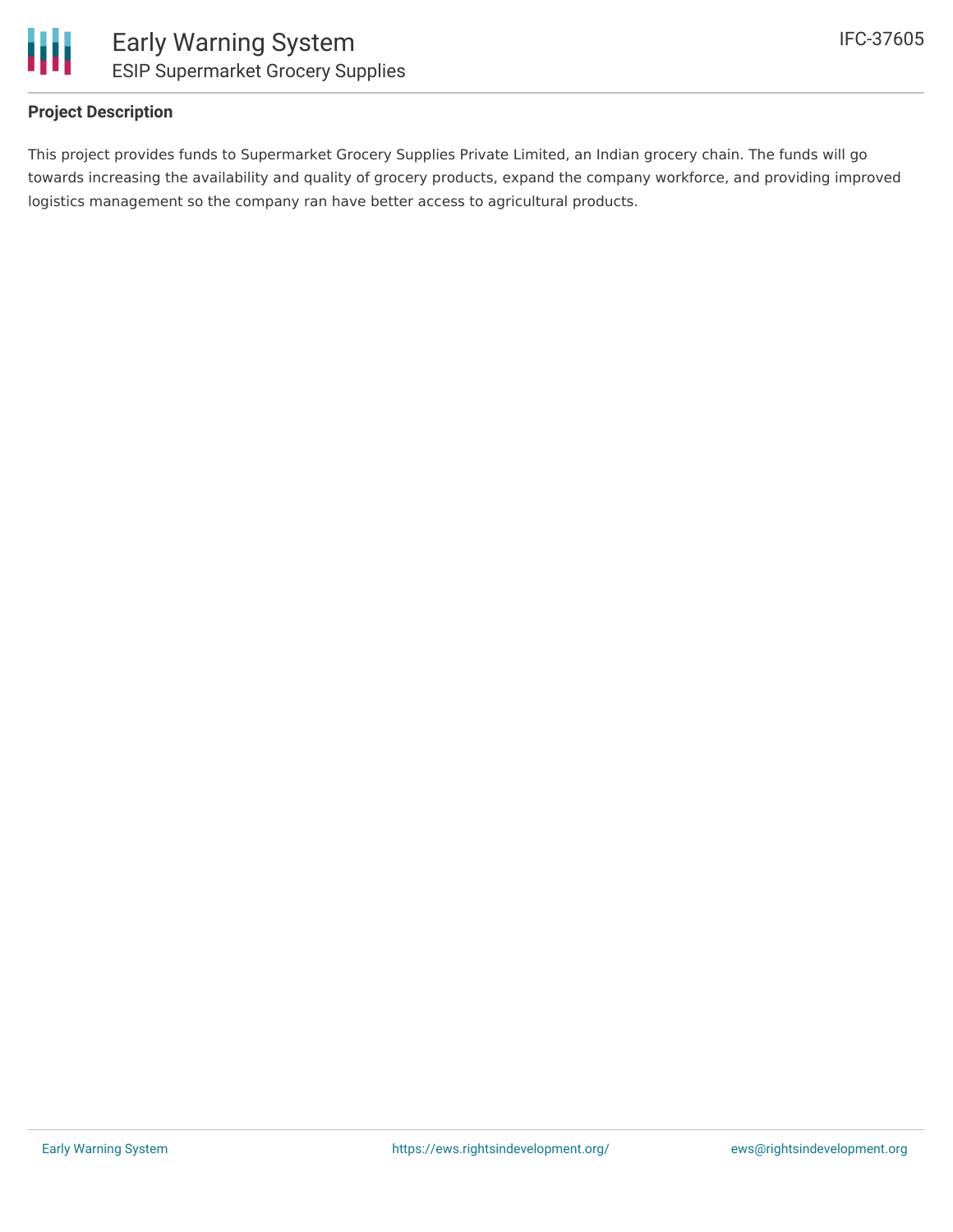#### **Investment Description**

• International Finance Corporation (IFC)